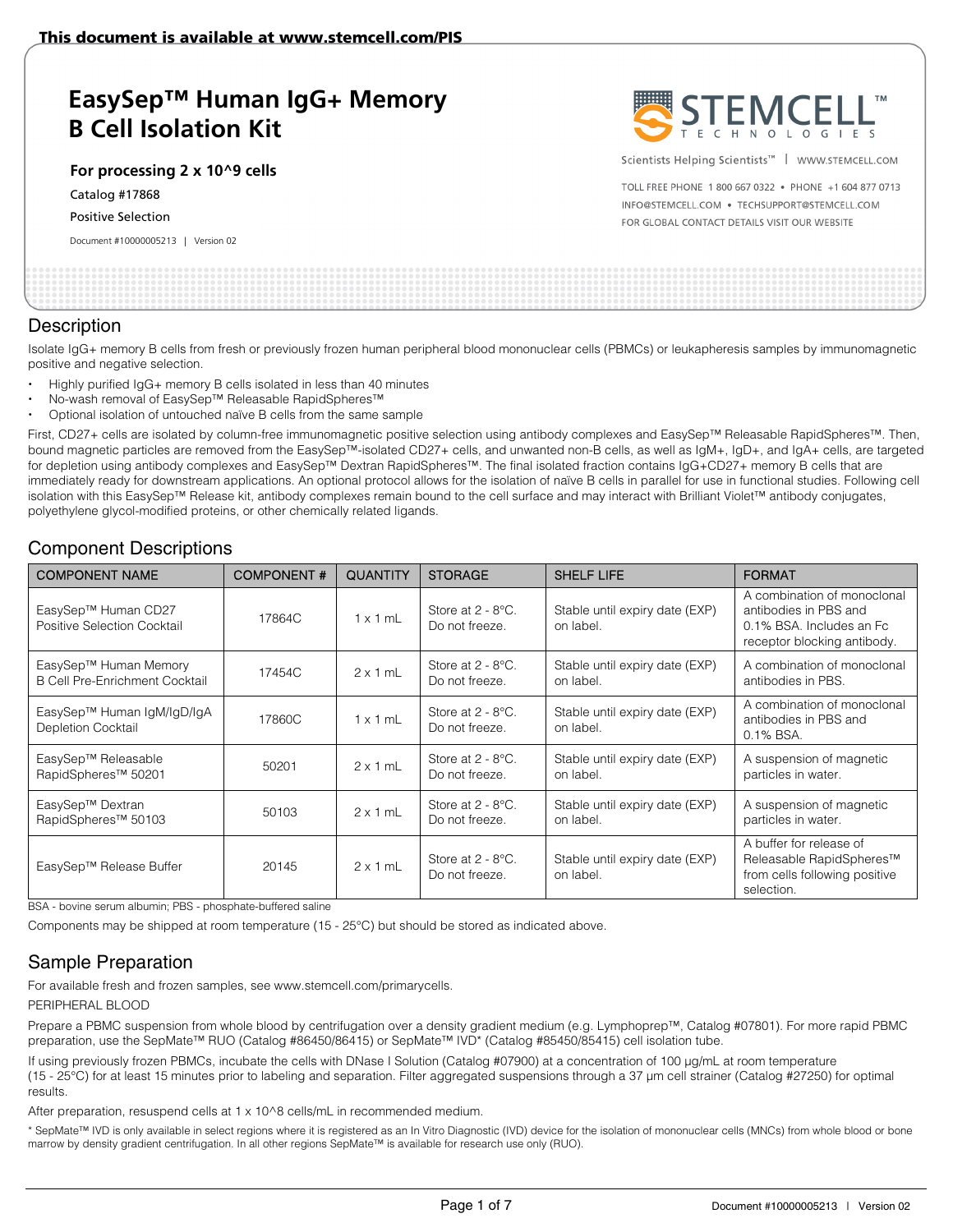### **EasySep™ Human IgG+ Memory B Cell Isolation Kit**



#### LEUKAPHERESIS

- 1. Add an equal volume of Ammonium Chloride Solution (Catalog #07800) to the Leukopak. NOTE: If working with large volumes (> 150 mL), concentrate the Leukopak first by centrifuging at 500 x g for 10 minutes. Remove the supernatant and resuspend the cells in 1/10th of the original Leukopak volume with recommended medium (e.g. for 300 mL of cells, resuspend in 30 mL of recommended medium and add 30 mL of Ammonium Chloride Solution). For small volumes (≤ 150 mL), add Ammonium Chloride Solution directly to the Leukopak.
- 2. Incubate on ice for 15 minutes.
- 3. Centrifuge at 500 x g for 10 minutes at room temperature (15 25°C). Remove the supernatant.
- 4. Wash the cells by topping up the tube with recommended medium. Centrifuge the cells at 150 x g for 10 minutes at room temperature with the brake off. Carefully remove the supernatant.
- 5. Repeat step 4 one or more times until most of the platelets have been removed (indicated by a clear supernatant).
- 6. Resuspend the cells at 1 x 10^8 cells/mL in recommended medium.

## Recommended Medium

EasySep™ Buffer (Catalog #20144) or PBS containing 2% fetal bovine serum (FBS) and 1 mM EDTA. Medium should be free of Ca++ and Mg++.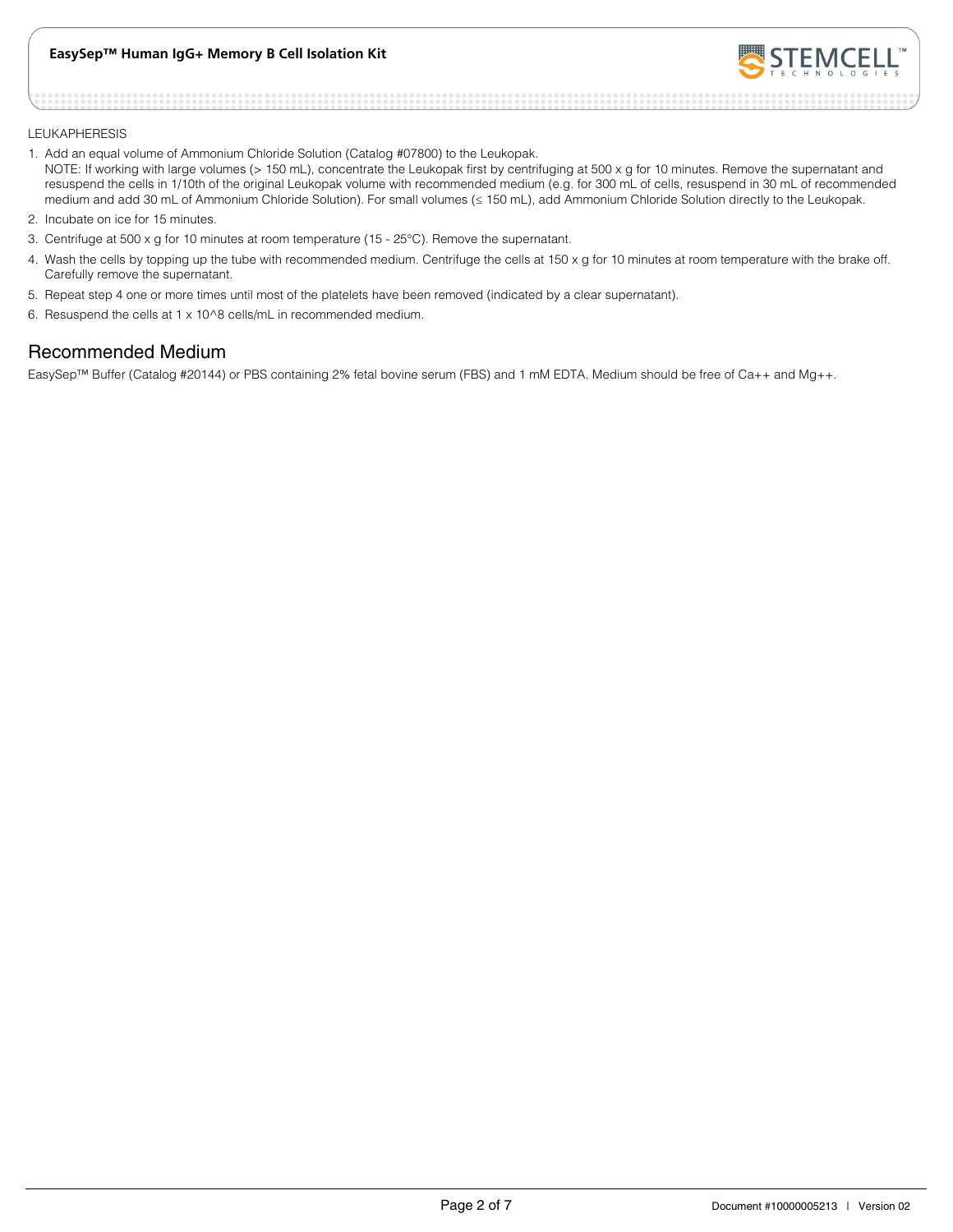

## Directions for Use – Manual EasySep™ Protocols

See page 1 for Sample Preparation and Recommended Medium. Refer to Tables 1 and 2 for detailed instructions regarding the EasySep™ procedure for each magnet.

**Table 1. EasySep™ Human IgG+ Memory B Cell Isolation Kit Protocol** 

|                                                                                                                                                                                      |                                                                                                                              | <b>EASYSEP™ MAGNETS</b>                                                                         |                                                                                                                             |  |  |
|--------------------------------------------------------------------------------------------------------------------------------------------------------------------------------------|------------------------------------------------------------------------------------------------------------------------------|-------------------------------------------------------------------------------------------------|-----------------------------------------------------------------------------------------------------------------------------|--|--|
| <b>STEP</b>                                                                                                                                                                          | <b>INSTRUCTIONS</b>                                                                                                          | EasvSep™<br>(Catalog #18000)                                                                    | "The Big Easy"<br>(Catalog #18001)                                                                                          |  |  |
|                                                                                                                                                                                      | Prepare sample at the indicated cell<br>concentration within the volume range.                                               | 1 x 10^8 cells/mL<br>$0.25 - 2$ mL                                                              | 1 x 10^8 cells/mL<br>$0.5 - 6$ mL                                                                                           |  |  |
|                                                                                                                                                                                      | Add sample to required tube.                                                                                                 | 5 mL (12 x 75 mm) polystyrene round-bottom tube<br>(e.g. Catalog #38007)                        | 14 mL (17 x 95 mm) polystyrene round-bottom tube<br>(e.g. Catalog #38008)                                                   |  |  |
| $\overline{2}$                                                                                                                                                                       | Add CD27 Positive Selection Cocktail to sample.                                                                              | 50 µL/mL of sample                                                                              | 50 µL/mL of sample                                                                                                          |  |  |
|                                                                                                                                                                                      | Mix and incubate.                                                                                                            | RT for 3 minutes                                                                                | RT for 3 minutes                                                                                                            |  |  |
| $\overline{3}$                                                                                                                                                                       | Vortex Releasable RapidSpheres™.<br>NOTE: Particles should appear evenly dispersed.                                          | 30 seconds                                                                                      | 30 seconds                                                                                                                  |  |  |
|                                                                                                                                                                                      | Add Releasable RapidSpheres™ to sample and<br>mix.                                                                           | 100 µL/mL of sample                                                                             | 100 µL/mL of sample                                                                                                         |  |  |
| $\overline{4}$                                                                                                                                                                       | Add Memory B Cell Pre-Enrichment Cocktail to<br>sample.                                                                      | 100 µL/mL of sample                                                                             | 100 µL/mL of sample                                                                                                         |  |  |
|                                                                                                                                                                                      | Mix and incubate.                                                                                                            | RT for 5 minutes                                                                                | RT for 5 minutes                                                                                                            |  |  |
| 5 <sub>5</sub>                                                                                                                                                                       | Add recommended medium to top up the sample<br>to the indicated volume. Mix by gently pipetting<br>up and down 2 - 3 times.  | Top up to 1.25 mL for samples $<$ 1 mL<br>$\bullet$<br>Top up to 2.5 mL for samples $\geq 1$ mL | Top up to 2.5 mL for samples $<$ 2 mL<br>Top up to 5 mL for samples $\geq 2 - 4$ mL<br>Top up to 10 mL for samples $>$ 4 mL |  |  |
|                                                                                                                                                                                      | Place the tube (without lid) into the magnet and<br>incubate.                                                                | RT for 5 minutes                                                                                | RT for 5 minutes                                                                                                            |  |  |
| 6 <sup>6</sup>                                                                                                                                                                       | Pick up the magnet, and in one continuous<br>motion invert the magnet and tube,* pouring the<br>supernatant into a new tube. | Use a new 5 mL tube.<br>Set aside supernatant for isolating naïve B cells (Table 3) if desired. | Use a new 14 mL tube.<br>Set aside supernatant for isolating naïve B cells (Table 3) if desired.                            |  |  |
| Remove the tube from the magnet and add<br>recommended medium to top up the sample to<br>the indicated volume. Mix by gently pipetting up<br>$\overline{7}$<br>and down 2 - 3 times. |                                                                                                                              | Top up to 1.25 mL for samples $<$ 1 mL<br>Top up to 2.5 mL for samples $\geq 1$ mL              | Top up to 2.5 mL for samples $<$ 2 mL<br>Top up to 5 mL for samples $\geq 2 - 4$ mL<br>Top up to 10 mL for samples $>$ 4 mL |  |  |
|                                                                                                                                                                                      | Place the tube (without lid) into the magnet and<br>incubate.                                                                | RT for 3 minutes                                                                                | RT for 3 minutes                                                                                                            |  |  |
| 8                                                                                                                                                                                    | Pick up the magnet, and in one continuous<br>motion invert the magnet and tube,* pouring off<br>the supernatant.             | Discard supernatant                                                                             | <b>Discard supernatant</b>                                                                                                  |  |  |
| $\overline{9}$                                                                                                                                                                       | Repeat steps as indicated.                                                                                                   | Steps 7 and 8, two more times<br>(total of 1 x 5-minute and 3 x 3-minute separations)           | Steps 7 and 8, two more times<br>(total of 1 x 5-minute and 3 x 3-minute separations)                                       |  |  |
|                                                                                                                                                                                      | Continue to step 10, next page                                                                                               | Continue to step 10, next page                                                                  | Continue to step 10, next page                                                                                              |  |  |
|                                                                                                                                                                                      |                                                                                                                              |                                                                                                 |                                                                                                                             |  |  |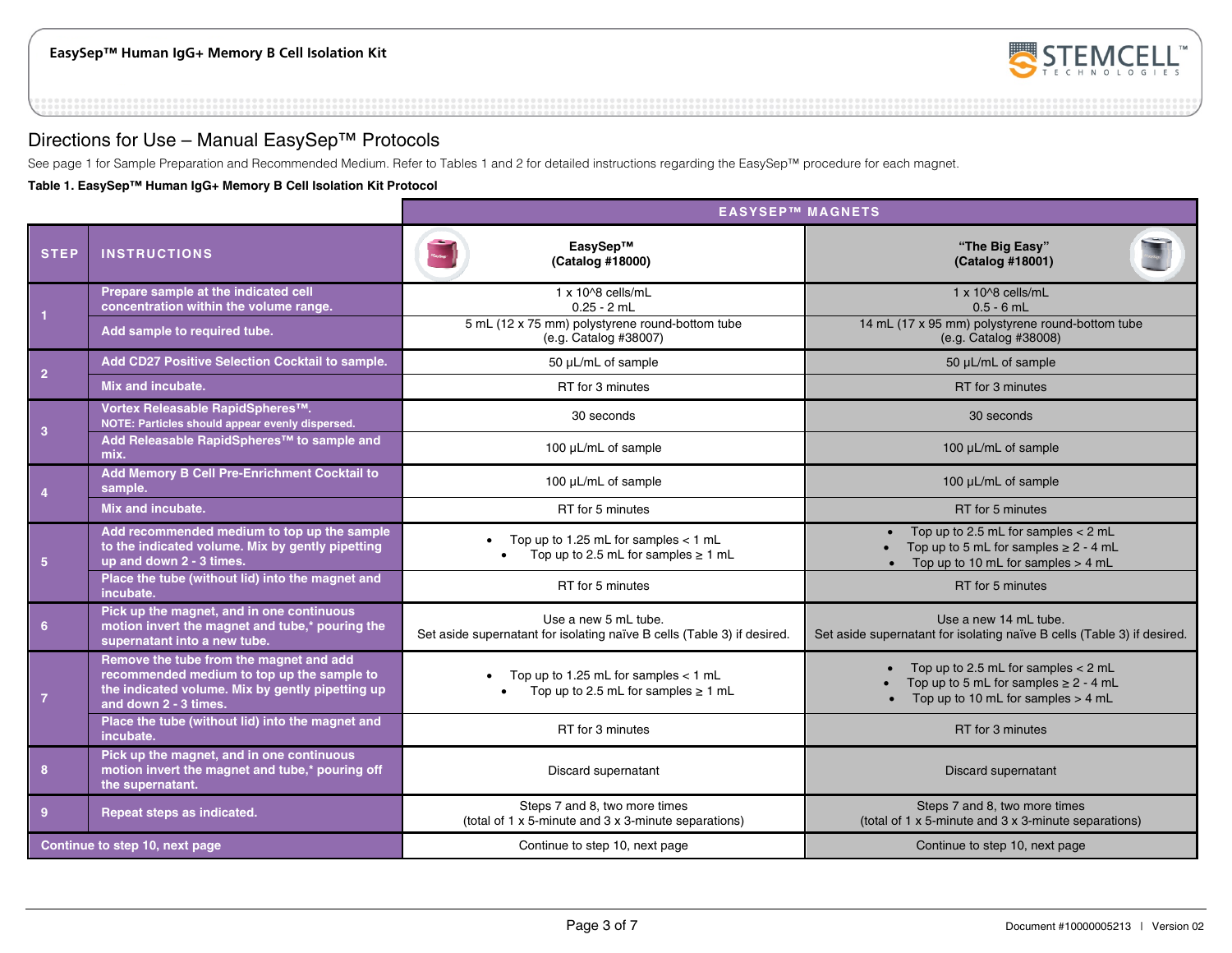

|                                                          |                                                                                                                                                                                                                           | <b>EASYSEP™ MAGNETS</b>                                                                                                                        |                                                                                                                           |  |
|----------------------------------------------------------|---------------------------------------------------------------------------------------------------------------------------------------------------------------------------------------------------------------------------|------------------------------------------------------------------------------------------------------------------------------------------------|---------------------------------------------------------------------------------------------------------------------------|--|
| <b>STEP</b>                                              | <b>INSTRUCTIONS (CONTINUED)</b>                                                                                                                                                                                           | EasySep™<br>(Catalog #18000)                                                                                                                   | "The Big Easy"<br>(Catalog #18001)                                                                                        |  |
| 10 <sub>1</sub>                                          | Remove the tube from the magnet and add<br>recommended medium to top up the sample to<br>the indicated volume. Mix by gently pipetting up<br>and down 2 - 3 times. Be sure to collect cells off<br>the sides of the tube. | Same volume as the original starting sample volume<br>(i.e. same volume used in step 1)                                                        | Same volume as the original starting sample volume<br>(i.e. same volume used in step 1)                                   |  |
| 11                                                       | Add Release Buffer to sample.                                                                                                                                                                                             | 100 µL/mL of sample                                                                                                                            | 100 µL/mL of sample                                                                                                       |  |
|                                                          | Mix and incubate.                                                                                                                                                                                                         | RT for 3 minutes                                                                                                                               | RT for 3 minutes                                                                                                          |  |
| 12                                                       | Add IgM/IgD/IgA Depletion Cocktail to sample.                                                                                                                                                                             | 50 µL/mL of sample                                                                                                                             | 50 µL/mL of sample                                                                                                        |  |
|                                                          | Mix and incubate.                                                                                                                                                                                                         | RT for 5 minutes                                                                                                                               | RT for 5 minutes                                                                                                          |  |
| 13                                                       | Vortex Dextran RapidSpheres™.<br>NOTE: Particles should appear evenly dispersed.                                                                                                                                          | 30 seconds                                                                                                                                     | 30 seconds                                                                                                                |  |
| Add Dextran RapidSpheres <sup>™</sup> to sample and mix. |                                                                                                                                                                                                                           | 60 µL/mL of sample<br>60 µL/mL of sample<br>NO INCUBATION, proceed immediately to next step<br>NO INCUBATION, proceed immediately to next step |                                                                                                                           |  |
| 14                                                       | Add recommended medium to top up the sample<br>to the indicated volume. Mix by gently pipetting<br>up and down 2 - 3 times.                                                                                               | Top up to 1.25 mL for samples $<$ 1 mL<br>Top up to 2.5 mL for samples $\geq 1$ mL                                                             | Top up to 2.5 mL for samples $<$ 2 mL<br>Top up to 5 mL for samples $\geq 2 - 4$ mL<br>Top up to 10 mL for samples > 4 mL |  |
|                                                          | Place the tube (without lid) into the magnet and<br>incubate.                                                                                                                                                             | RT for 5 minutes                                                                                                                               | RT for 5 minutes                                                                                                          |  |
| 15                                                       | Pick up the magnet, and in one continuous<br>motion invert the magnet and tube,* pouring the<br>enriched cell suspension into a new tube.                                                                                 | Use a new 5 mL tube<br>Use a new 14 mL tube                                                                                                    |                                                                                                                           |  |
| 16                                                       | Remove the tube from the magnet and place the<br>new tube (without lid) into the magnet and<br>incubate for a second separation.                                                                                          | RT for 1 minute<br>RT for 1 minute                                                                                                             |                                                                                                                           |  |
| 17                                                       | Pick up the magnet, and in one continuous<br>motion invert the magnet and tube,* pouring the<br>enriched cell suspension into a new tube.                                                                                 | Isolated cells are ready for use<br>Isolated cells are ready for use                                                                           |                                                                                                                           |  |

RT - room temperature (15 - 25°C)

\* Leave the magnet and tube inverted for 2 - 3 seconds, then return upright. Do not shake or blot off any drops that may remain hanging from the mouth of the tube.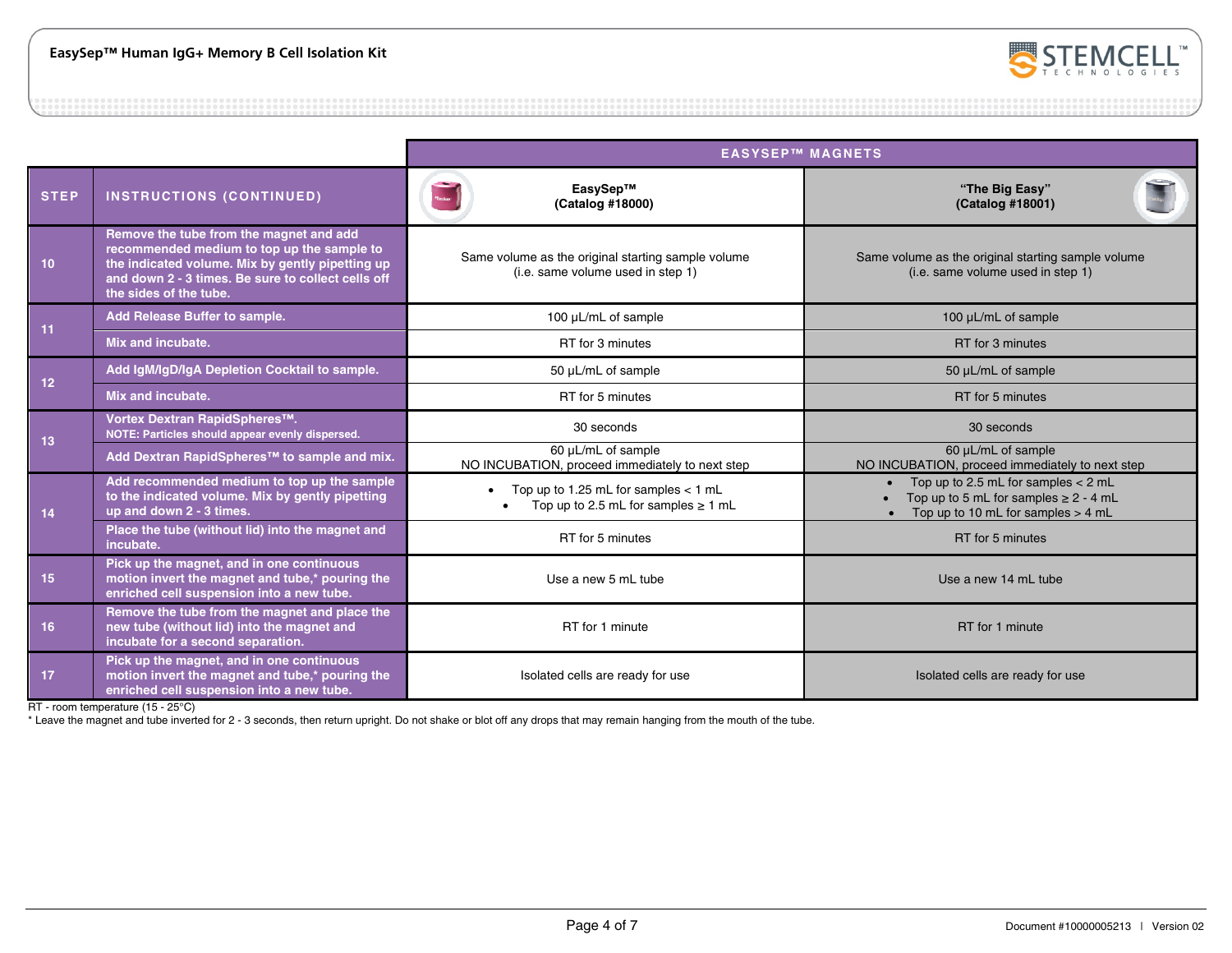

222222222222223

**Table 2. EasySep™ Human IgG+ Memory B Cell Isolation Kit Protocol** 

|                 |                                                                                                                                                                                                                        | <b>EASYSEP™ MAGNETS</b>                                                                                   |  |  |
|-----------------|------------------------------------------------------------------------------------------------------------------------------------------------------------------------------------------------------------------------|-----------------------------------------------------------------------------------------------------------|--|--|
| <b>STEP</b>     | <b>INSTRUCTIONS</b>                                                                                                                                                                                                    | Easy 50<br>(Catalog #18002)                                                                               |  |  |
|                 | Prepare sample at the indicated cell concentration within the<br>volume range.                                                                                                                                         | 1 x 10^8 cells/mL<br>$10 - 25$ mL                                                                         |  |  |
| 1               | Add sample to required tube.                                                                                                                                                                                           | 50 mL (30 x 115 mm) conical tube<br>(e.g. Catalog #38010)                                                 |  |  |
|                 | Add CD27 Positive Selection Cocktail to sample.                                                                                                                                                                        | 50 µL/mL of sample                                                                                        |  |  |
| $\overline{2}$  | Mix and incubate.                                                                                                                                                                                                      | RT for 3 minutes                                                                                          |  |  |
| 3               | Vortex Releasable RapidSpheres™.<br>NOTE: Particles should appear evenly dispersed.                                                                                                                                    | 30 seconds                                                                                                |  |  |
|                 | Add Releasable RapidSpheres™ to sample and mix.                                                                                                                                                                        | 100 µL/mL of sample                                                                                       |  |  |
| $\overline{4}$  | Add Memory B Cell Pre-Enrichment Cocktail to sample.                                                                                                                                                                   | 100 µL/mL of sample                                                                                       |  |  |
|                 | Mix and incubate.                                                                                                                                                                                                      | RT for 5 minutes                                                                                          |  |  |
| $5\phantom{.0}$ | Add recommended medium to top up the sample to the indicated<br>volume. Mix by gently pipetting up and down 2 - 3 times.                                                                                               | Top up to 25 mL for samples $\leq 10$ mL<br>$\bullet$<br>Top up to 50 mL for samples > 10 mL<br>$\bullet$ |  |  |
|                 | Place the tube (without lid) into the magnet and incubate.                                                                                                                                                             | RT for 10 minutes                                                                                         |  |  |
| 6               | Carefully pipette** (do not pour) the supernatant into a new tube.                                                                                                                                                     | Use a new 50 mL tube.<br>Set aside supernatant for isolating naïve B cells (Table 4) if desired.          |  |  |
| $\overline{7}$  | Remove the tube from the magnet and add recommended medium<br>to top up the sample to the indicated volume. Mix by gently<br>pipetting up and down 2 - 3 times.                                                        | Top up to 25 mL for samples $\leq 10$ mL<br>Top up to 50 mL for samples > 10 mL                           |  |  |
|                 | Place the tube (without lid) into the magnet and incubate.                                                                                                                                                             | RT for 10 minutes                                                                                         |  |  |
| 8               | Carefully pipette** (do not pour) off the supernatant.                                                                                                                                                                 | Discard supernatant                                                                                       |  |  |
| 9               | Repeat steps as indicated.                                                                                                                                                                                             | Steps 7 and 8, two more times<br>(total of 4 x 10-minute separations)                                     |  |  |
| 10 <sub>1</sub> | Remove the tube from the magnet and add recommended medium<br>to top up the sample to the indicated volume. Mix by gently<br>pipetting up and down 2 - 3 times. Be sure to collect cells off the<br>sides of the tube. | Same volume as the original starting sample volume<br>(i.e. same volume used in step 1)                   |  |  |
| 11              | Add Release Buffer to sample.                                                                                                                                                                                          | 100 µL/mL of sample                                                                                       |  |  |
|                 | <b>Mix and incubate.</b>                                                                                                                                                                                               | RT for 3 minutes                                                                                          |  |  |
| 12 <sub>2</sub> | Add IgM/IgD/IgA Depletion Cocktail to sample.                                                                                                                                                                          | 50 µL/mL of sample                                                                                        |  |  |
|                 | Mix and incubate.                                                                                                                                                                                                      | RT for 5 minutes                                                                                          |  |  |
| 13              | Vortex Dextran RapidSpheres™.<br>NOTE: Particles should appear evenly dispersed.                                                                                                                                       | 30 seconds                                                                                                |  |  |
| 14              | Add Dextran RapidSpheres™ to sample.                                                                                                                                                                                   | 60 µL/mL of sample                                                                                        |  |  |
|                 | Mix and incubate.                                                                                                                                                                                                      | RT for 3 minutes                                                                                          |  |  |
| 15              | Add recommended medium to top up the sample to the indicated<br>volume. Mix by gently pipetting up and down 2 - 3 times.                                                                                               | Top up to 25 mL for samples $\leq 10$ mL<br>Top up to 50 mL for samples $> 10$ mL                         |  |  |
|                 | Place the tube (without lid) into the magnet and incubate.                                                                                                                                                             | RT for 10 minutes                                                                                         |  |  |
| 16              | Carefully pipette** (do not pour) the enriched cell suspension into<br>a new tube.                                                                                                                                     | Use a new 50 mL tube                                                                                      |  |  |
| 17 <sub>2</sub> | Remove the tube from the magnet and place the new tube<br>(without lid) into the magnet and incubate for a second<br>separation.                                                                                       | RT for 5 minutes                                                                                          |  |  |
| 18              | Carefully pipette** (do not pour) the enriched cell suspension into<br>a new tube.                                                                                                                                     | Isolated cells are ready for use                                                                          |  |  |

RT - room temperature (15 - 25°C)

\*\* Collect the entire enriched cell suspension, all at once, into a single pipette.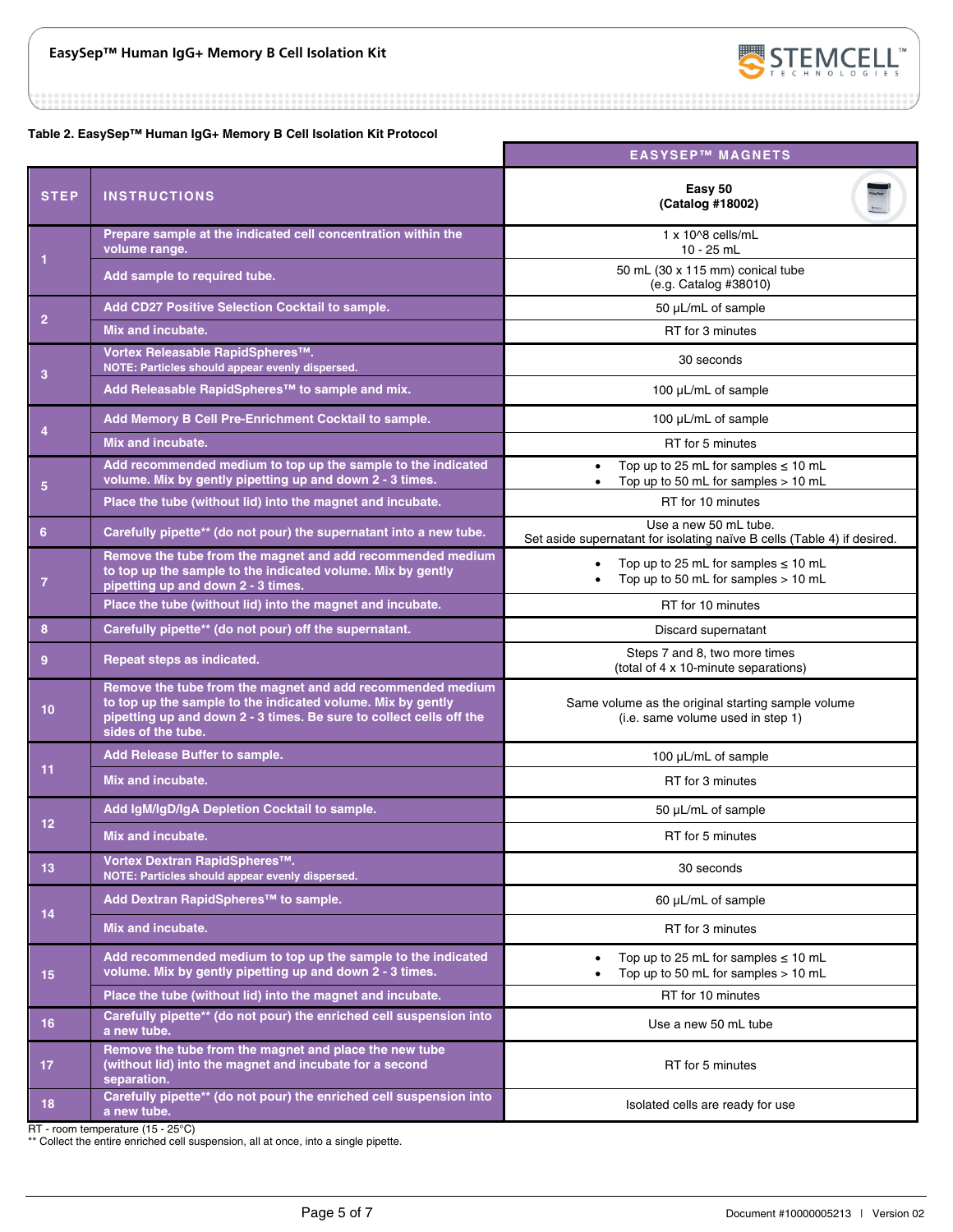### **EasySep™ Human IgG+ Memory B Cell Isolation Kit**



After step 6 of a manual EasySep™ Human IgG+ Memory B Cell Isolation Kit Protocol (see Tables 1 and 2), the supernatant can be further enriched to obtain naïve (CD19+CD27-) B cells. Refer to Tables 3 and 4 for detailed instructions regarding the EasySep™ procedure for each magnet.

#### **Table 3. Optional: Human Naïve B Cell Enrichment Protocol**

|                |                                                                                                                                           | <b>EASYSEP™ MAGNETS</b>                                                                                                   |                                                                                                                            |  |
|----------------|-------------------------------------------------------------------------------------------------------------------------------------------|---------------------------------------------------------------------------------------------------------------------------|----------------------------------------------------------------------------------------------------------------------------|--|
| <b>STEP</b>    | <b>INSTRUCTIONS</b>                                                                                                                       | EasySep™<br>(Catalog #18000)                                                                                              | "The Big Easy"<br>(Catalog #18001)                                                                                         |  |
| - 1            | Ensure cells are placed in the required tube.                                                                                             | Supernatant from Table 1, step 6 must be in<br>a 5 mL (12 x 75 mm) polystyrene round-bottom tube<br>(e.g. Catalog #38007) | Supernatant from Table 1, step 6 must be in<br>a 14 mL (17 x 95 mm) polystyrene round-bottom tube<br>(e.g. Catalog #38008) |  |
| $\vert$ 2      | Vortex Dextran RapidSpheres™.<br>NOTE: Particles should appear evenly dispersed.                                                          | 30 seconds                                                                                                                | 30 seconds                                                                                                                 |  |
|                | Add Dextran RapidSpheres™ to sample and mix.                                                                                              | 40 µL/mL of original sample volume (see Table 1, step 1)<br>NO INCUBATION, proceed immediately to next step               | 40 µL/mL of original sample volume (see Table 1, step 1)<br>NO INCUBATION, proceed immediately to next step                |  |
| $\vert$ 3      | Place the tube (without lid) into the magnet and<br>incubate.                                                                             | RT for 5 minutes                                                                                                          | RT for 5 minutes                                                                                                           |  |
| $\blacksquare$ | Pick up the magnet, and in one continuous<br>motion invert the magnet and tube,* pouring the<br>enriched cell suspension into a new tube. | Isolated cells are ready for use<br>Isolated cells are ready for use                                                      |                                                                                                                            |  |

RT - room temperature (15 - 25°C)

\* Leave the magnet and tube inverted for 2 - 3 seconds, then return upright. Do not shake or blot off any drops that may remain hanging from the mouth of the tube.

#### **Table 4. Optional: Human Naïve B Cell Enrichment Protocol**

|                                                            |                                                                                    | <b>EASYSEP™ MAGNETS</b>                                                                                    |  |
|------------------------------------------------------------|------------------------------------------------------------------------------------|------------------------------------------------------------------------------------------------------------|--|
| <b>STEP</b>                                                | <b>INSTRUCTIONS</b>                                                                | Easy 50<br>(Catalog #18002)                                                                                |  |
|                                                            | Ensure cells are placed in the required tube.                                      | Supernatant from Table 2, step 6 must be in<br>a 50 mL (30 x 115 mm) conical tube<br>(e.g. Catalog #38010) |  |
| $\overline{2}$                                             | Vortex Dextran RapidSpheres™.<br>NOTE: Particles should appear evenly dispersed.   | 30 seconds                                                                                                 |  |
| 3                                                          | Add Dextran RapidSpheres™ to sample.                                               | 40 µL/mL of original sample volume<br>(see Table 2, step 1)                                                |  |
|                                                            | Mix and incubate.                                                                  | RT for 3 minutes                                                                                           |  |
|                                                            | Place the tube (without lid) into the magnet and<br>incubate.                      | RT for 10 minutes                                                                                          |  |
| 5                                                          | Carefully pipette** (do not pour) the enriched cell<br>suspension into a new tube. | Isolated cells are ready for use                                                                           |  |
| n <sub>T</sub><br>$22.42$ $12.42$ $12.42$ $12.47$ $12.070$ |                                                                                    |                                                                                                            |  |

RT - room temperature (15 - 25°C)

\*\* Collect the entire supernatant, all at once, into a single pipette.